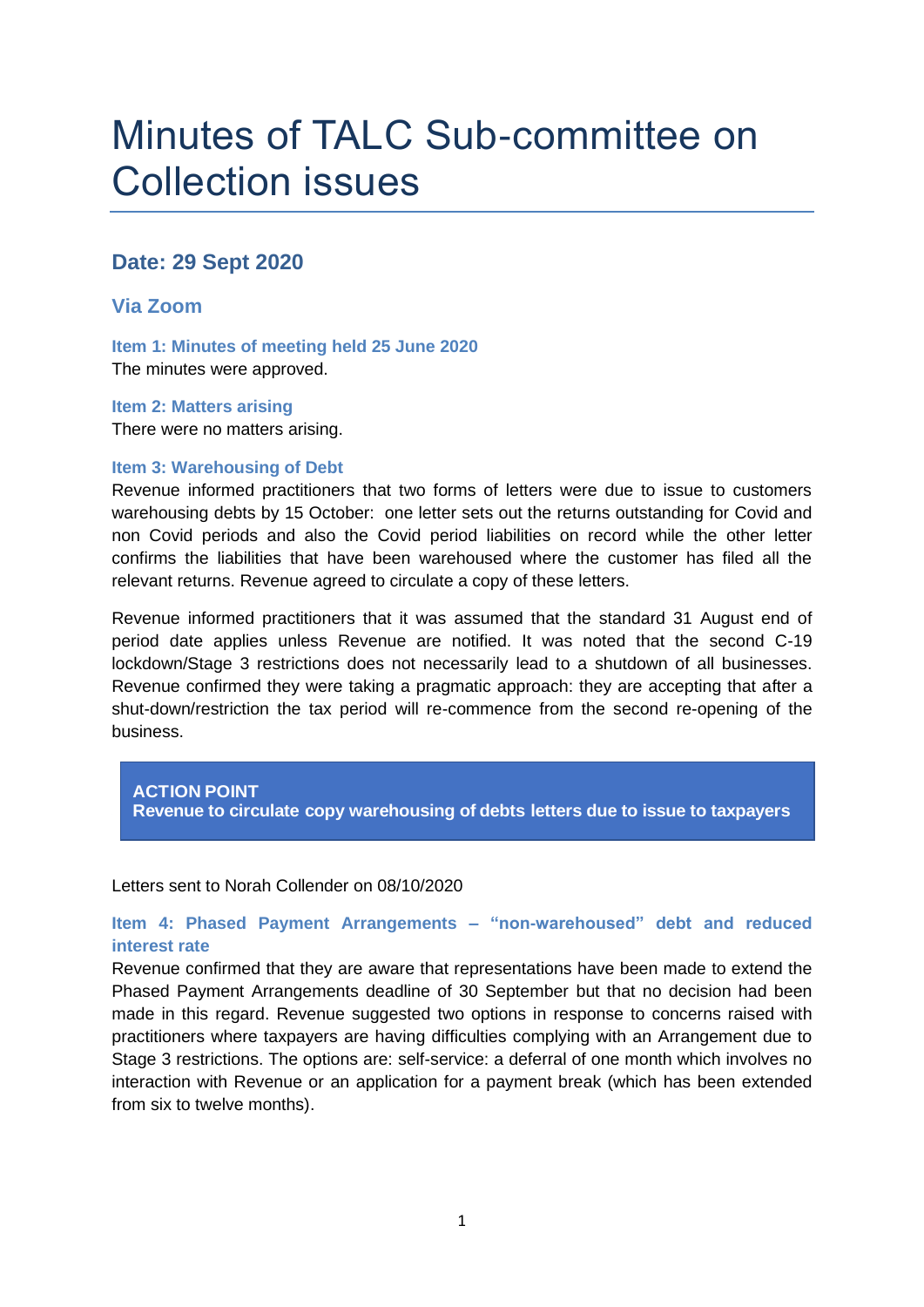Practitioners pointed out that the cessation of the Banks payment breaks may have an impact on Revenue payments. Revenue suggested that taxpayers should engage with Revenue if they have payment difficulties.

Revenue confirmed that all debt management activity and enforcement processes continued to be on hold.

#### **Item 5: Pay and File Arrangements**

Revenue referred to their eBrief which issued on 17 September confirming the four week extension for self-assessment/CAT returns i.e. from 12 November to 10 December 2020 for taxpayers who Pay and File through ROS.

Revenue informed practitioners of the removal of the online banking payment (EFT) option on the ROS Form 11 payment screen due to requirement for manual intervention and delays in allocating payments to taxpayers. Revenue agreed to circulate a note in this regard after the meeting.

While practitioners welcomed the extension date for returns, they raised concerns regarding those who cannot pay and sought an extension for this group also or at least an alleviation of surcharges.

Revenue agreed to co-ordinate with the ROS Help Desk to review phone helpline availability around the ROS Pay & File deadline and update at the next meeting.

Revenue confirmed that taxpayers were required to inform Revenue if they wished to move the RDI to 10 December.

## **ACTION POINTS**

**Revenue to circulate a note regarding the removal of the EFT payment option on the ROS online payment screen.**

**Revenue to review phone helpline availability around ROS Pay & File deadline and update at next meeting.** 

#### **Item 6: Proposed Form 11 changes 2020**

Revenue presented on the changes to the Form 11 explaining that changes were required to avoid unnecessary Revenue Intervention due to filers leaving non-mandatory fields blank, mandatory fields being populated as NIL and entering incorrect amounts.

Revenue explained that changes will be made to Extracts From Accounts, Self-Employed Section where the Turnover exceeds €20,000. This will impact approximately 31% of Form 11 filers and will involve changes to Form 1 also. Benefits envisaged include improving the integrity of data which will facilitate risk profiling, minimising unnecessary contact with compliant taxpayers leading to a more consistent approach to how cases selected for a Revenue Intervention and assisting accurate data entry by filers.

Revenue explained that the 'Capital Account and Balance Sheet Items' will now appear after the 'Adjustments made to Profit/Loss per Accounts' section.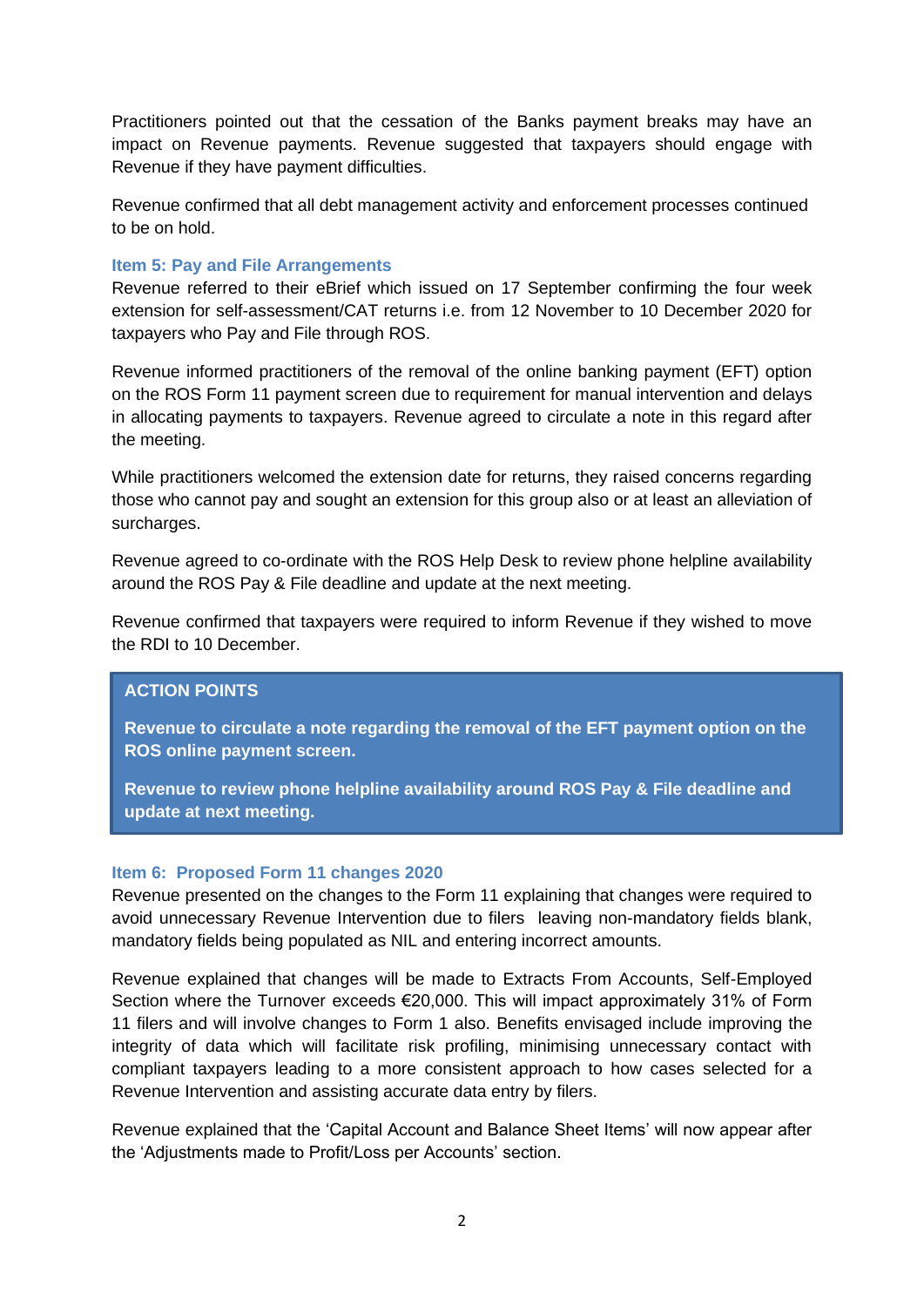Revenue informed practitioners of specific Changes to the Form 11 as follows:

- The Date of Birth field in the Personal Details Section is now mandatory;
- Purchases field in the Trading Account Items Section is now mandatory;
- Six existing fields are Expenses and Deductions Section are now mandatory. Subcontractors Other, Rental Expenses, Additional Staff Costs and Other Expenses – Negative/Credit Entries are new mandatory fields in this Section;
- A new calculate button (to populate Net Profit/Loss) has been added to Extracts from Adjusted Net Profit/Loss computation Section;
- Under Section Adjustments made to Net Profit/Loss Accounts, a new check box (if there are no entries) and a new calculate button (to populate 'calculated adjusted net profit/loss) has been added, seven existing fields are now mandatory and three mandatory fields have been added (Deduction for increase in carbon tax under section 664A, other Addbacks, Other Deductions);
- A validation message (where turnover exceeds €200,000) is now displayed to confirm if section completed with Nils in mandatory fields and other fields are blank in Capital Account and Balance Sheet Items Section.

On Practitioners request, Revenue agreed to take on board concerns and include the reason for requesting additional information in the Changes to Form 11 Guidance i.e. to avoid unnecessary Revenue intervention. Practitioners also suggested that showing evidence of the reduction in interventions following the changes made would be helpful to their members. Revenue also agreed to consider reducing information boxes on the Form 11 if there is information that is not necessary.

## **ACTION POINTS**

**Revenue to include reason behind changes to Form 11 in guidance.** 

**Revenue agreed to consider reducing the information boxes on Form 11 if appropriate.** 

**Item 7: DMS update** See item 3 above.

#### **Item 8: ROS Issues**

Revenue confirmed that there were no particular updates to report other than the prescription of Form CT1.

#### **Item 9: PAYE Modernisation**

Revenue reported on the following stats:

- 1. 4.5 million submissions this year
- 2. 177, 500 employers submitting information this year;
- 3. 740,000 statement of liabilities have issued for year ended 2019;
- 4. 98% tax returns online.

The high level of electronic usage was noted.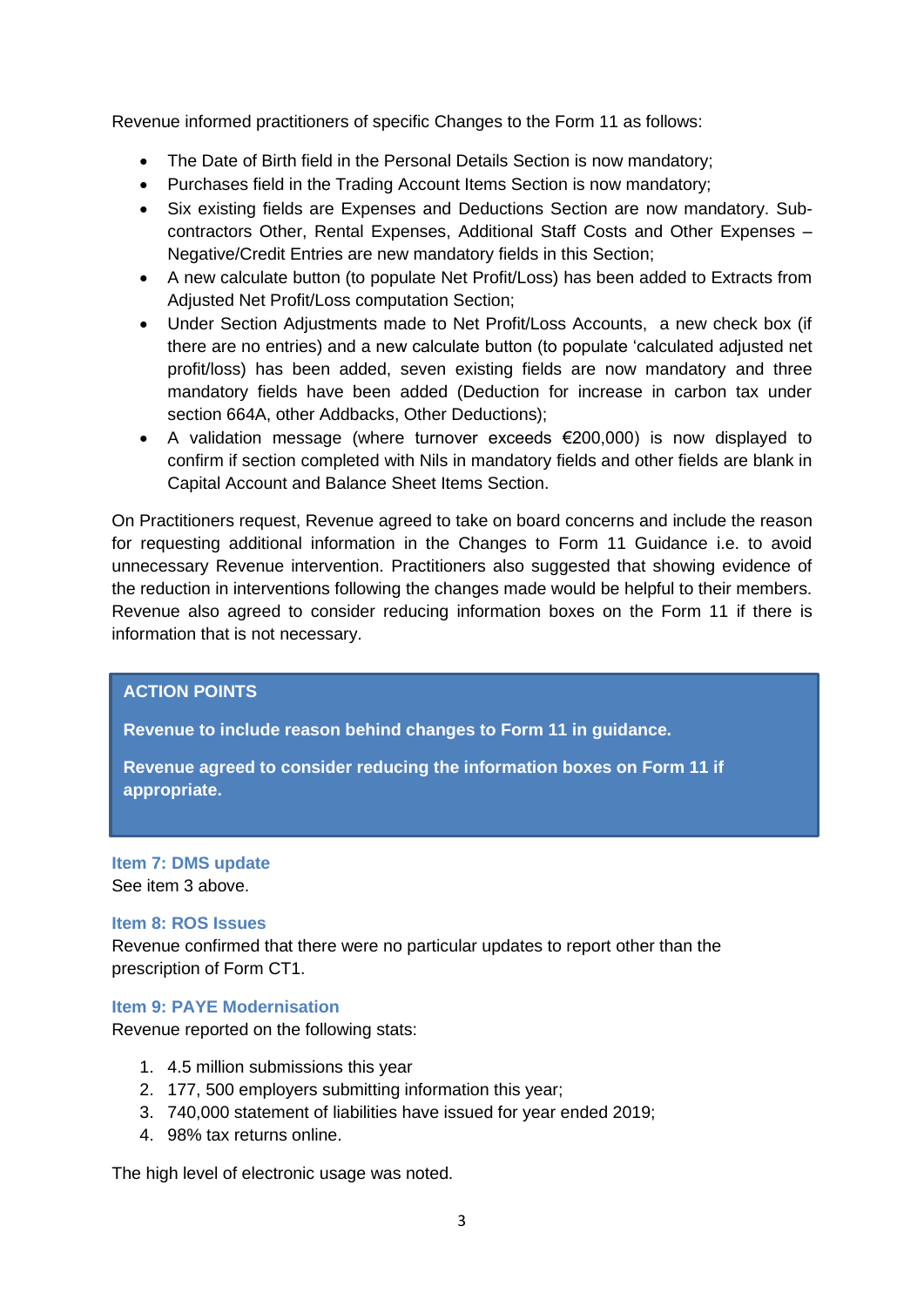Revenue informed practitioners that the end of year processing systems are in place with a end of year statement now available through MyAccount. PAYE customers can make a return, apply for health expenses and Stay & Spend credit and finalise liabilities through My Account.

Revenue noted that TWSS/PUP were not taxed in real-time which will impact on PAYE customers liabilities. A press release regarding the reduction in tax credits over a four year period for any TWSS/PUP tax liability issued on the 25<sup>th</sup> of September. Revenue confirmed that customers could elect to partially or fully pay the liability but where this does not occur it is coded. Revenue also explained that employers could reverse out of TWSS by repaying the subsidy and the employees' tax burden. Furthermore consideration is being given to allowing employers to opt to pay the employees tax burden in part or in full and this would not be considered a BIK. Version 19 of the FAQ's will outline these options. Revenue recognised the importance of getting the right message across and thanked the practitioners for providing platforms for enabling this.

Practitioners queried if the flu-jab was considered a BIK or a work related expense. Revenue agreed to examine the request and revert.

Revenue explained how the Stay & Spend credit system will work: the credit is available from 1 October to 31 March. To avail of the credit taxpayers must download the receipt tracker app (which can also be used for health expenses, trade expenses, tuition fees etc.) and upload the receipts (either to the App or MyAccount) spent with registered providers (currently 1,324 providers registered). The receipts will be pre-populated to the 2020 tax return.

## **ACTION POINTS**

**Revenue to update TWSS FAQ's.**

**Revenue to examine request on flu-jabs and BIK.**

#### **Item 10: Reporting on subgroups**

#### *myEnquiries sub-group:*

Revenue confirmed that they were not aware of any issues. Practitioners again welcomed the fast turnaround on queries raised via MyEnquiries. Practitioners suggested that certain queries could be dealt with a quick call. It was suggested that a meeting of the sub-group might take place in January.

#### *iXBRL*

Revenue reported that the deadline for the filing of CT1 had just passed.

#### **Item 11: PSWT (update item)**

Revenue reported that the plan to work on e-F45 has been pushed back to devote resources to the stimulus measures but that the business case had been made and development was expected in 2021 (second half).